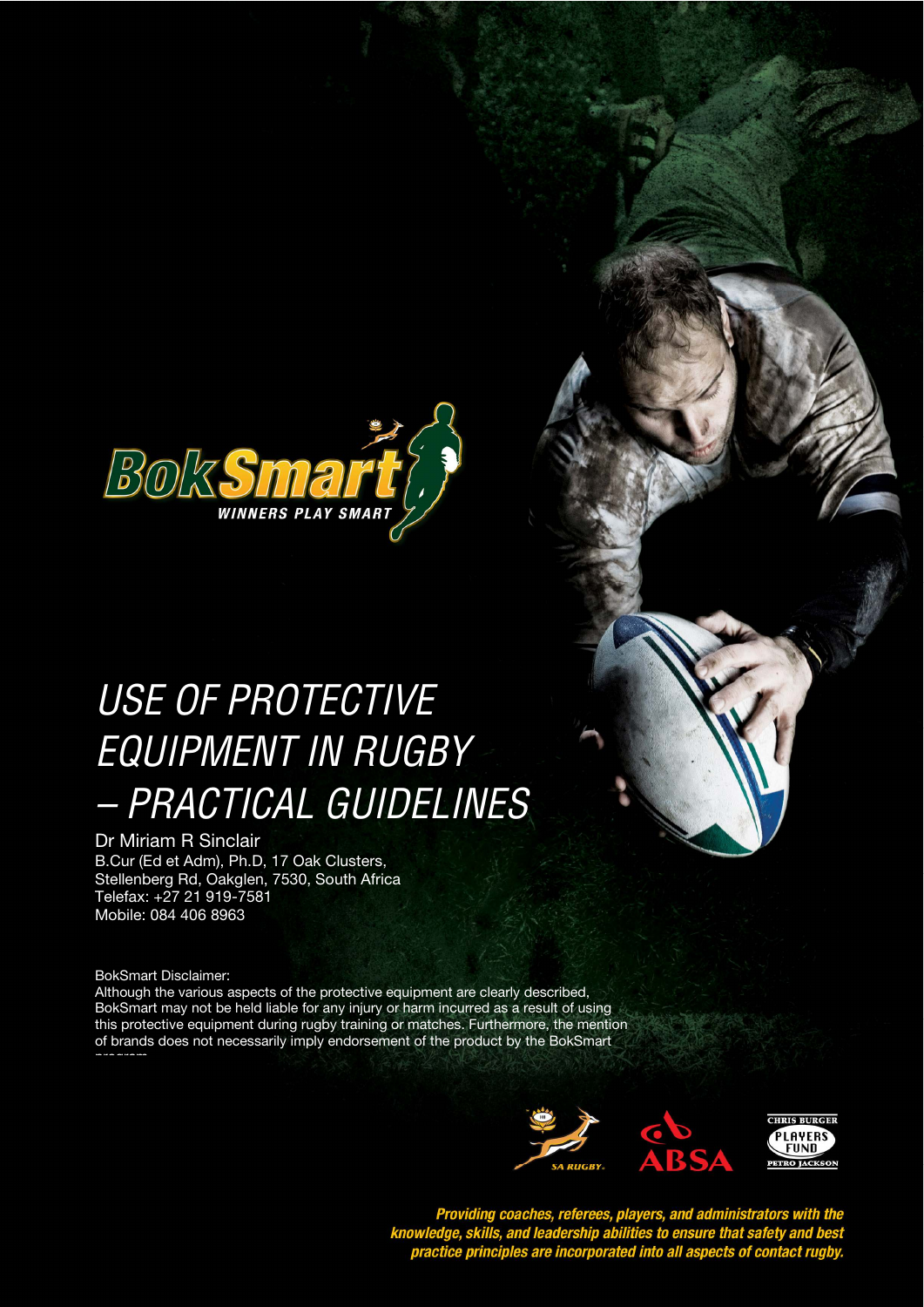## **INTRODUCTION**

Rugby attracts large numbers of players of all ages and competency levels. The growth of the sport and the physical nature of the game expose the players to a vast array of injuries. Some of these injuries have the potential to be life-threatening and life-changing.

Several commercial companies are involved in the design and production of a variety of protective equipment and clothing specific to the sport of rugby. Most of these items are available in local sports stores. Despite numerous scientific studies on the effectiveness of the equipment, much controversy remains. To manage and control the protective wear industry, the International Rugby Board (IRB) has issued directives and specifications pertaining to the wearing of protective equipment by players. These are contained in Schedule 1 (regulation 12), dated 2007, entitled "Specifications relating to players' dress" and Appendix 2 – Law 4.3, entitled "Safety aspects of rugby boot sole design. General Design Guidance". This comprehensive document is available on the internet at www.irb.com and covers items such as shin guards, fingerless mitts, shoulder pads, head-gear, chest pads for women, studs, and banned items of clothing.

The use of protective wear by the players is increasing, but the information on how to use the equipment in a proper and practical way is lacking.

The aim of this document therefore is to consolidate the available information and provide players, coaches and officials with practical guidelines on using protective equipment.

## **MOUTH GUARDS**

#### **Manufacturers' claims about mouth guards**

- Provide 30 % more protection for teeth and jaws [5].
- Reduces injuries to orofacial structures [5].
- Minimal interference with breathing and speech [5].
- Available in do-it-yourself application / boil and bite [14].
- Contribute to protection against concussion [31].
- Protects the tempero-mandibular joint (TMJ) against dislocation and related injuries [31].
- Protects against internal oral lacerations [31].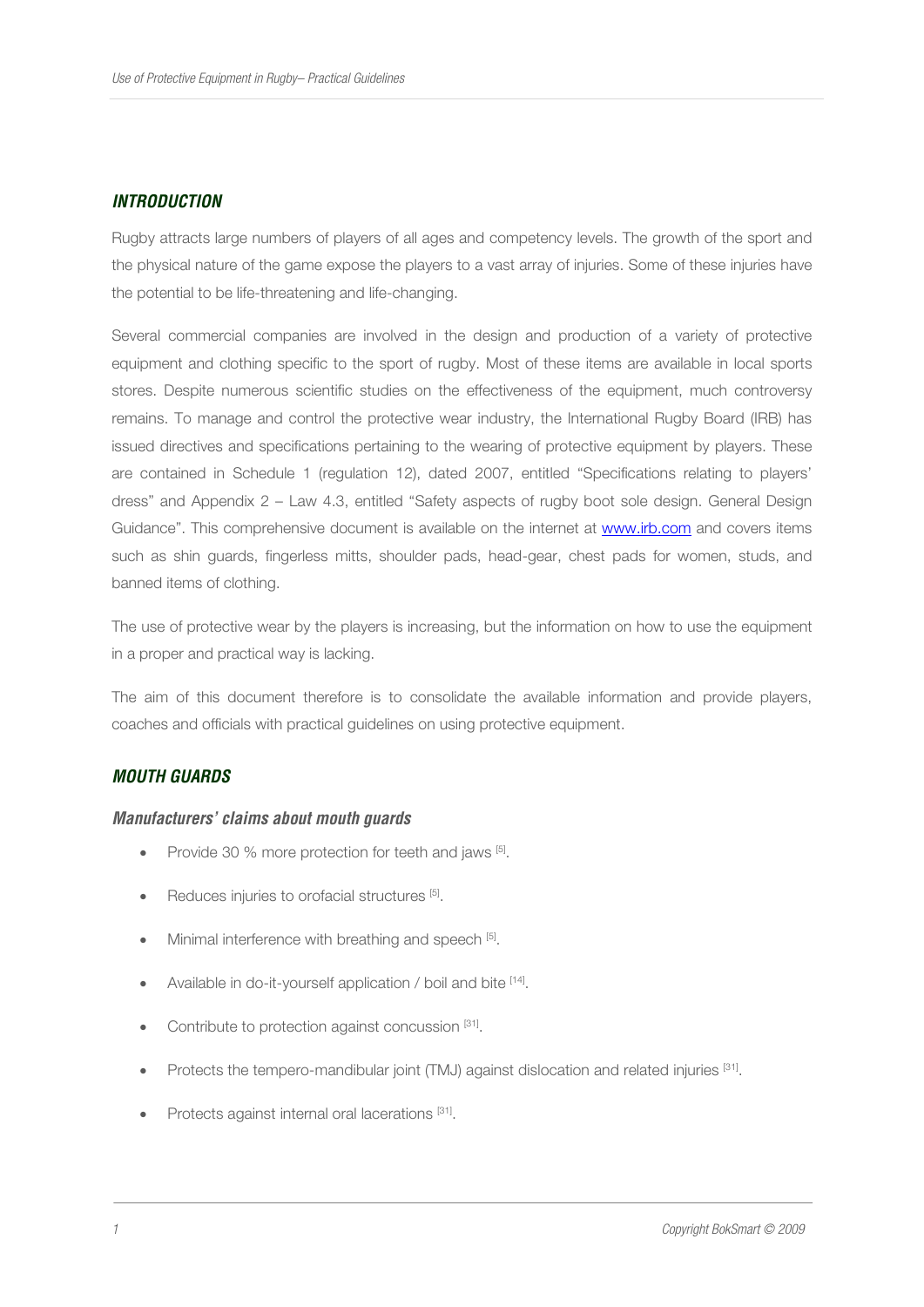- Absorbs and reflects damaging impacts [31].
- Integrated jaw pads and lateral stabilisers protects against side and bottom jaw impacts [31].

## **Evidence for / against injury prevention**

There is some evidence suggesting that custom-made mouth guards are superior to the normal boil-and bite models [10]. Another study [34] however, found no difference between the two types of mouth guards.

Most of the scientific studies done [3, 11, 21, 28, 30] concluded that players wearing any type of mouth guard had a reduced incidence of fractured teeth and head acceleration, compared to players not using mouth guards. The risk of sustaining orofacial injuries is approximately 1.6 – 1.9 times higher when players do not wear mouth guards. [21]

None of the studies however could positively conclude that mouth guards would be effective in preventing concussion.

#### **Advantages**

- Reduces the risk of sustaining orofacial injuries.
- Relatively cheap and widely available in all local sports stores.

#### **Disadvantages**

- May not be effective in preventing concussions.
- Mouth guards deteriorate structurally over time and with use, and need to be replaced regularly.
- Improperly fitted mouth guards may not be effective. Mouth guards worn by younger players specifically need to be replaced regularly.
- Disease transmission may take place if hygienic practices are insufficient.
- Players' attitudes may change when wearing mouth guards, making them more self-confident and aggressive and thus more prone to possible injury.
- May be uncomfortable to wear, making players nauseous while also impeding speech and breathing.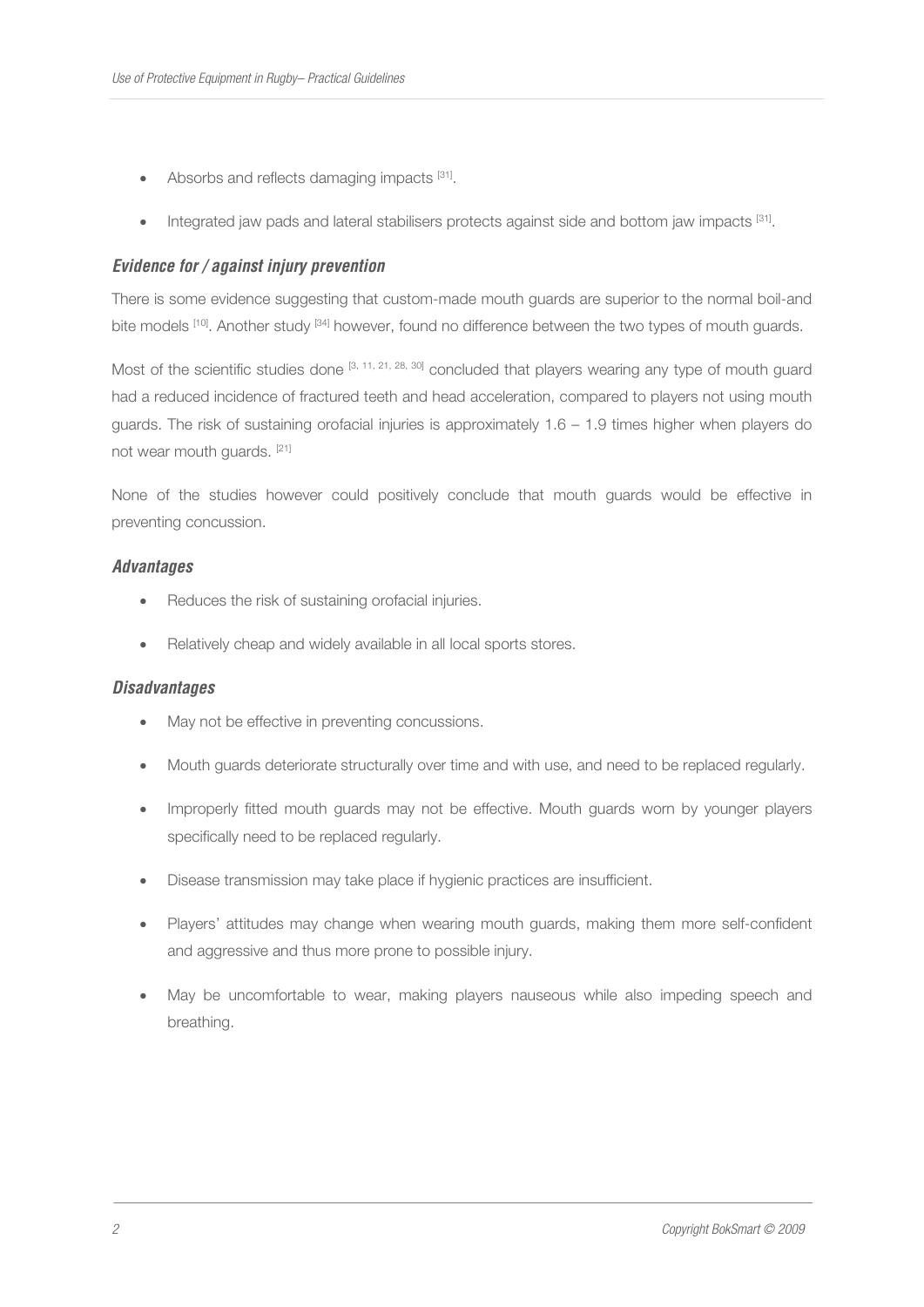# **Practical guidelines**

- Mouth guards should be worn during both practice sessions and matches.
- Mouth guards should be inspected regularly for any signs of wear and tear (splits and loss of resilience) and replaced if necessary.
- Adult players should replace their mouth guards at least every 2 years and growing children at least every 6 months.
- To decrease mouth dryness, a light coating of petroleum jelly can be applied to the lips and mouth guard before use and combined with taking frequent sips of water.
- Mouth guards should be stored in a rigid container, washed in cool or lukewarm soapy water and rinsed after cleaning.
- Players should not chew excessively when under stress during a match as this will lead to a quicker deterioration of the mouth guard.

#### **Suppliers and equipment available**

#### Gilbert Rugby:

Offers simple "boil and bite" models, available in three different types: Plain, Flavoured and Razor. All are available in senior and junior sizes, in a variety of different colours and flavours. There are also "International" models available.

#### Canterbury of New Zealand:

Offers a "boil and bite" and custom-made AirGard as worn by players in 2007 Super 14.

Colour is clear only and available in senior and junior sizes.

#### Shock Doctor:

Offers "boil and bite" versions only. Several different models available.

Different colours and an Anti-Microbial Mouth Guard case are available.

#### DynaSport (BSN Medical (Pty) Ltd):

Have a range of "boil and bite" versions available in different sizes.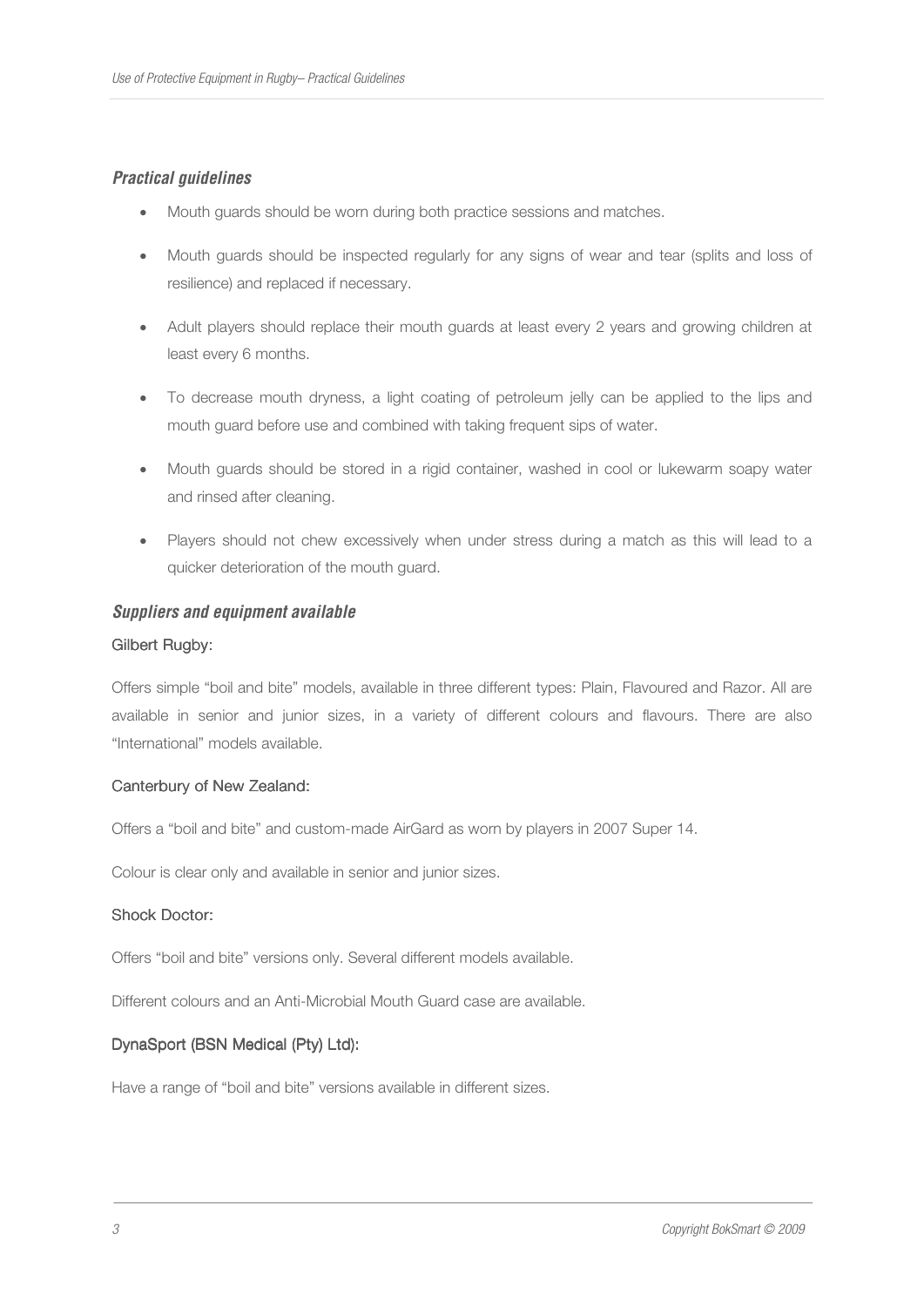# **PROTECTIVE PADDING (E.G. SHOULDER PADS)**

#### **Claims**

Gilbert Rugby states that all their products meet the technical specifications as set out by the International Rugby Board and are approved for match play.

#### *Gilbert claim that their products:*

- Offer superior all-over protection.
- Do not restrict players' movement.
- Have a re-designed padding section for extra protection for the kidneys, biceps, sternum and back.
- Transport moisture away from the body to keep the player cool.
- Have a triflex shoulder padding system that offers superior protection and performance.
- Have cavity shoulder padding.

#### *Canterbury of New Zealand claim that their products:*

- Include unique honeycomb shoulder pads.
- Allow free movement, improved breathability and protection.

#### *Medac Pty Ltd (www.medac.co.za / www.medac.org):*

- Products are made of Breath-O-Prene® fabric that breathes, thus reducing moisture and perspiration.
- Materials are Latex-free, which ensures less skin irritation.
- Fabrics have an open-cell construction that allows for stretching whilst retaining durability.
- All fabrics are manufactured in a temperature controlled environment, thus ensuring consistent high quality standards in the strength and durability characteristics of the fabric.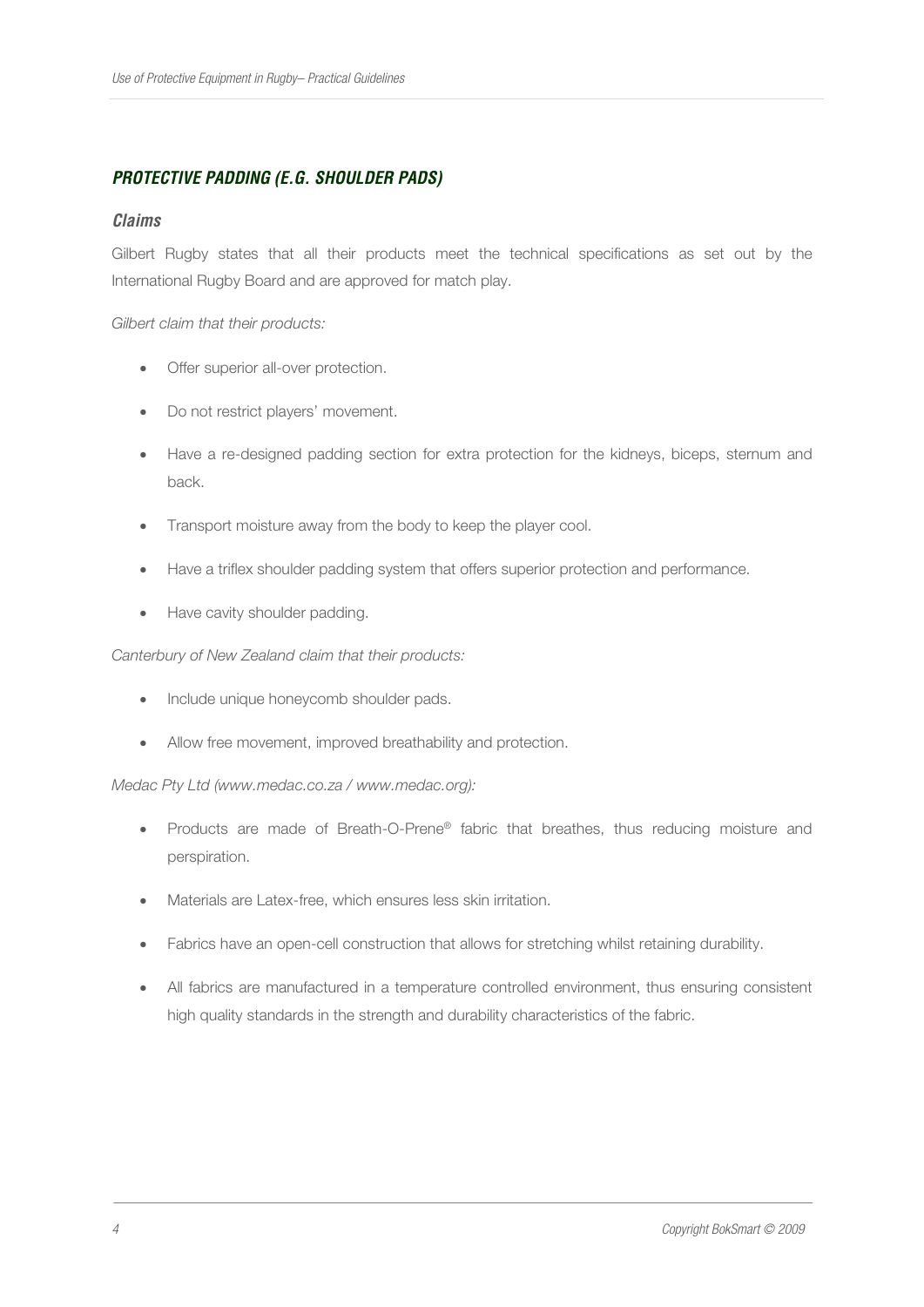# **Evidence for / against injury prevention**

Players use shoulder pads primarily to help absorb and disperse force from direct impact contact. There is still no consensus however as to the effectiveness of shoulder pads in preventing more serious damage to the shoulder joints, as the mechanism of these injuries also involve rotational forces for which the shoulder pads are not designed for. [13]

## **Advantages**

May be effective in preventing direct impact contact injuries and reducing minor soft-tissue bruising.

## **Disadvantages**

- May not be effective in preventing serious joint or other major organ damage.
- May give players a false sense of security that they will not get injured, thus changing the way in which they perceive and play the game.
- Fairly expensive.

## **Practical guidelines**

- Should be worn during practices and matches.
- Should fit well (snugly) and not be too big.
- Wash regularly with cool or lukewarm water and rinse properly.
- Should not be tumble dried.

## **Suppliers and equipment available**

*Gilbert Rugby:* 

Have different models available in sizes ranging from extra small to extra, extra large.

Different models have slightly different features.

#### *Canterbury of New Zealand:*

Have 4 different models available in all sizes with slightly different features.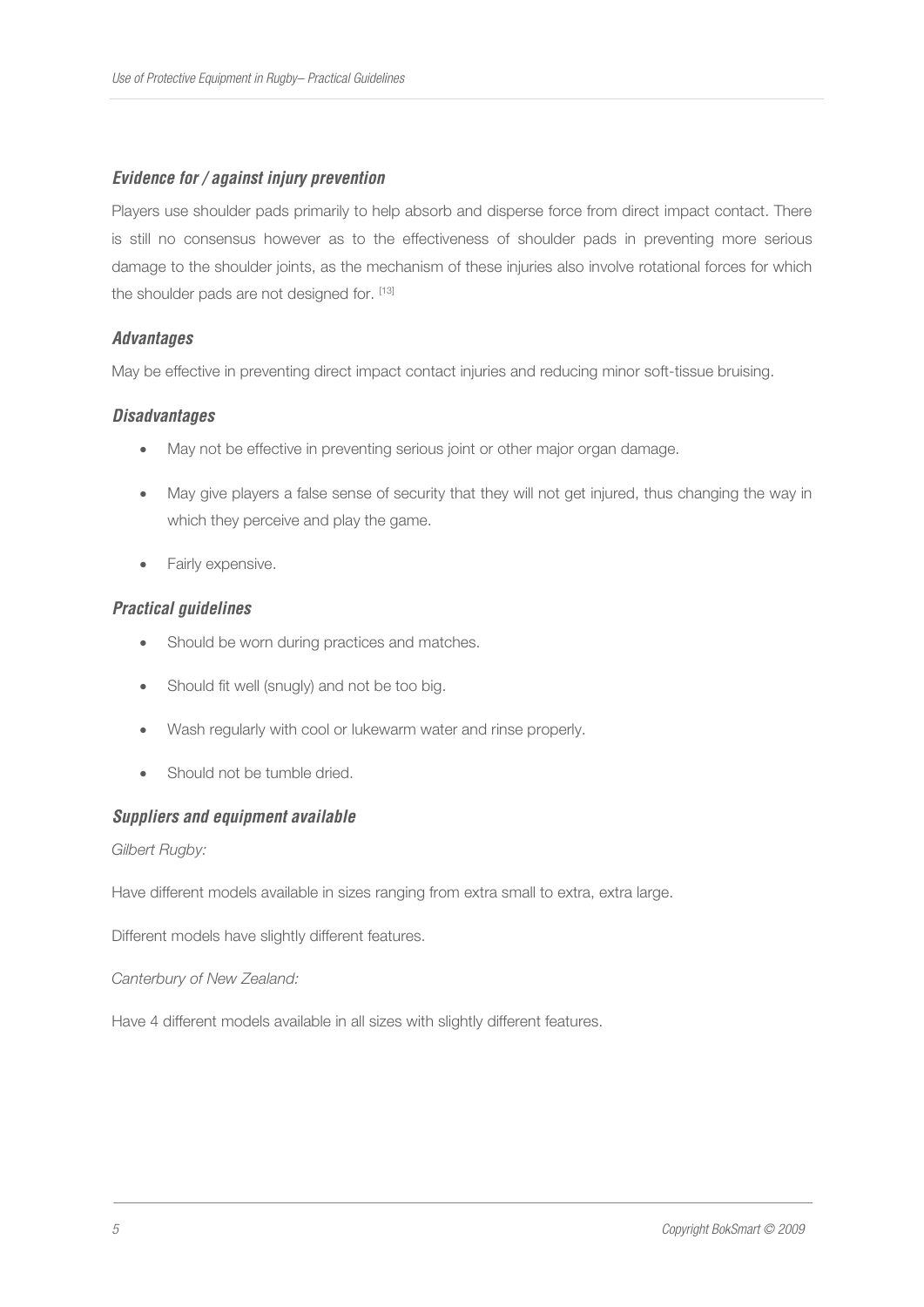#### *Medac (Pty) Ltd:*

Have a shoulder brace single cuff and protective shoulder brace available. Both products come in different sixes, ranging from small to XXL in various colours. The single cuff brace may be ordered for a specific shoulder (left or right).

## **HEAD-GEAR**

#### **Claims**

Gilbert Rugby states that all their products meet the technical specifications as set out by the International Rugby Board and is approved for match play.

*Gilbert claim that their products:* 

- Have a 3-dimensional fit and are fully flexible for a superior fit.
- Have strategic air vents to improve airflow and thus prevent overheating.
- Have cut-out ear sections to improve communication.
- Have Xact padding for extra protection.

#### *Canterbury of New Zealand claim that their products:*

- Have a honeycomb construction providing extra comfort and protection.
- Have high-density cell foam padding, laminated construction and antimicrobial treatment for comfort and durability.
- New mesh ventilator style, specially designed for warmer climates.

## **Evidence for / against injury prevention**

The general consensus of all the studies performed on head-gear is that the use of head-gear should be encouraged for all players at all levels, as it does provide a measure of protection against lacerations and abrasions [19, 24, 33] .

Most of the studies however also cautioned that although wearing head-gear may provide a measure of protection, its efficiency in preventing concussion has not been conclusively proven [20, 33].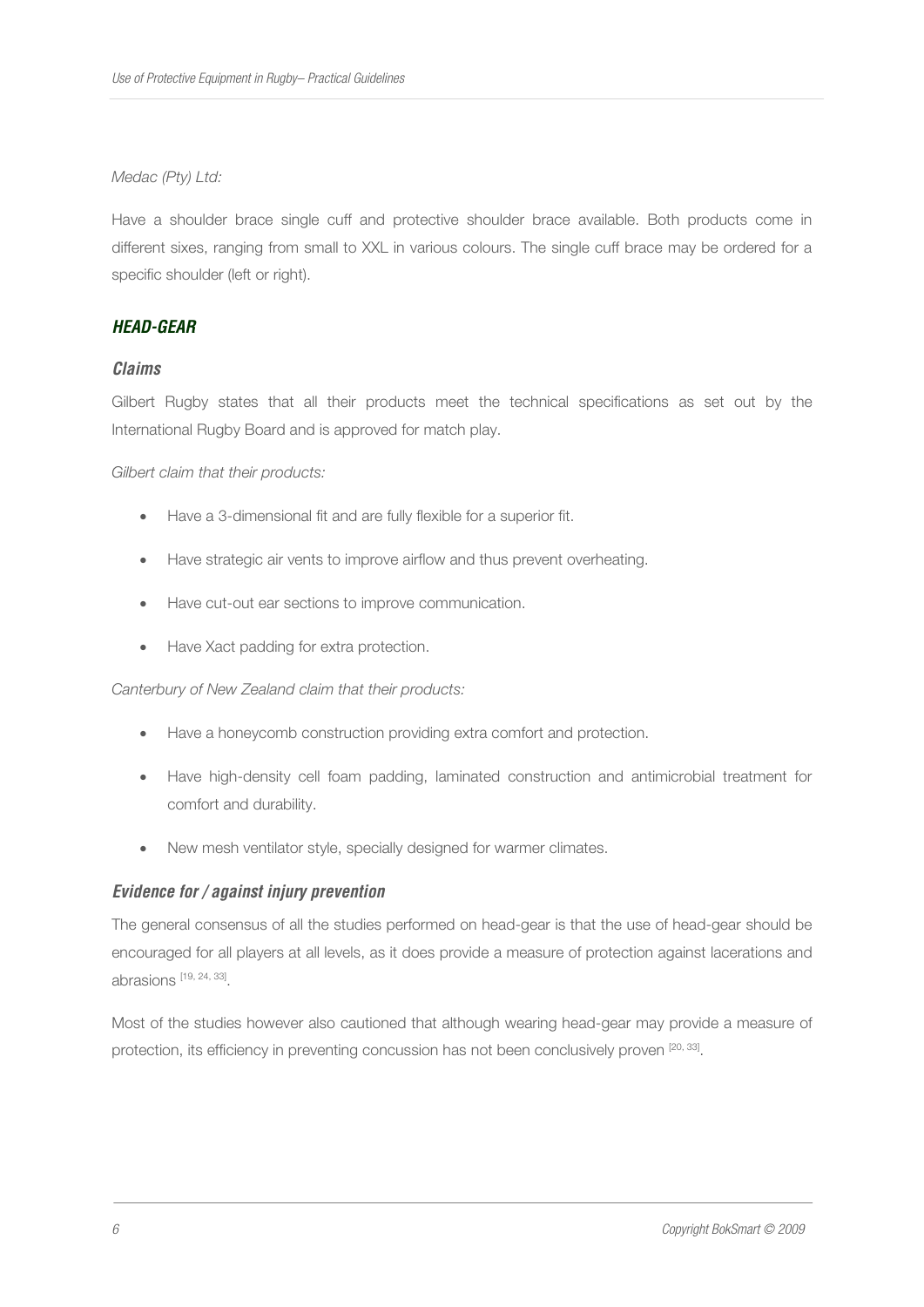# **Advantages**

Head gear provides a measure of protection against minor soft tissue injuries such as bruises and lacerations.

## **Disadvantages**

- May not be adequate protection against concussion.
- Fairly expensive.
- May be uncomfortable (hot, impedes hearing, weight) to wear for some players.
- May alter a player's perception of his own vulnerability and change the way he approaches the game (may become more aggressive).

## **Practical guidelines**

- Head-gear should be worn during both training sessions and matches.
- Head gear should fit properly (different sizes are available).
- Head-gear should be properly fastened using the chin straps.
- If head-gear becomes damaged in any way (torn), it should be replaced.
- Head-gear should be regularly washed with cool or lukewarm water and properly rinsed. This holds true especially after any blood injury!

## **Suppliers and equipment available**

*Gilbert Rugby and Canterbury of New Zealand:* 

Have several different models available in several different colours (white, grey, blue, black).

Sizes available range from small to extra large.

# **RUGBY BOOT**

#### **Claims**

*Gilbert Rugby states that their boots are:* 

Lightweight, with durable performance, stable and provide support for all level of players.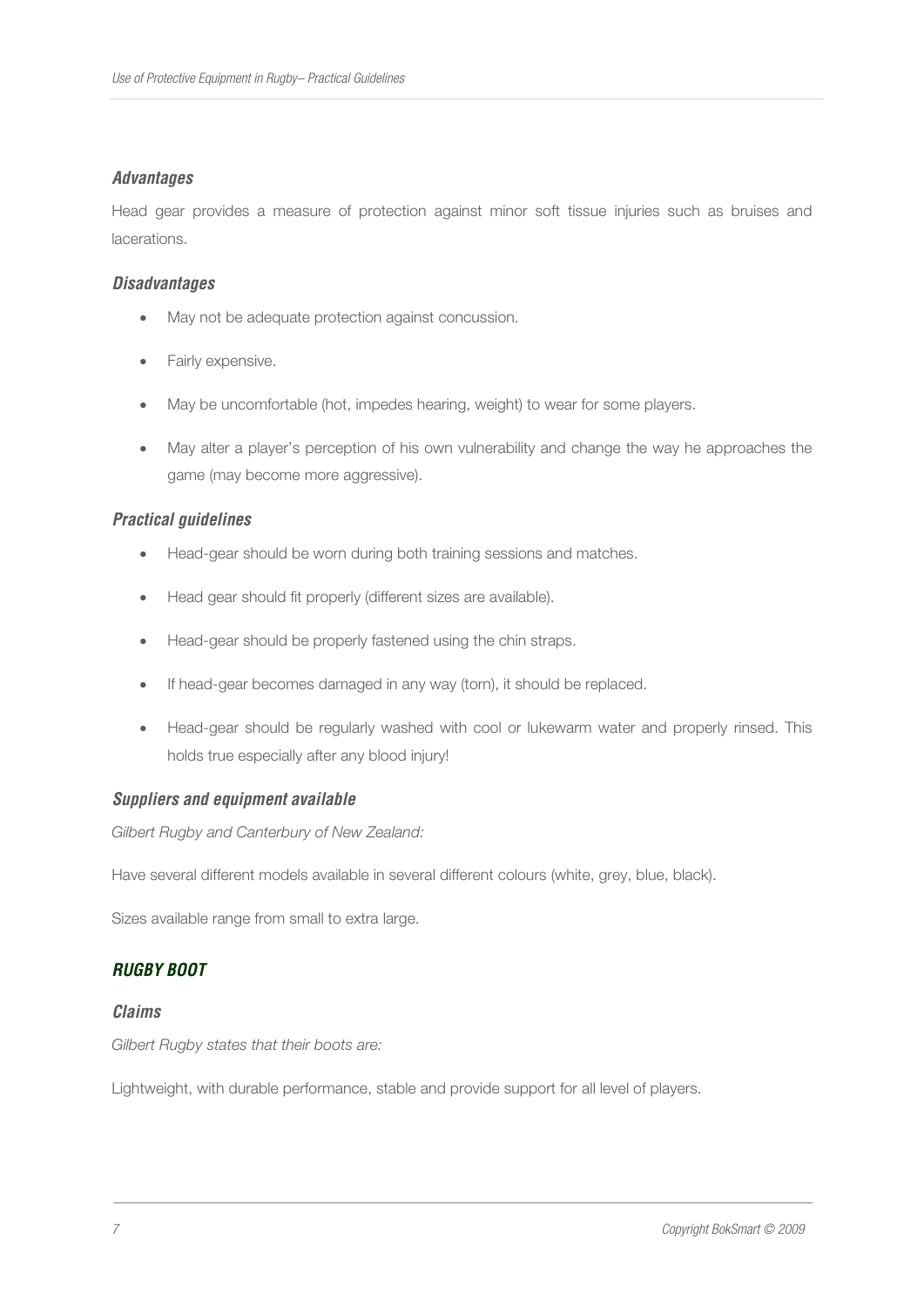#### *Canterbury of New Zealand:*

Do not make any specific claims pertaining to safety aspects of their wide range of boots.

#### *Adidas (adidas.com):*

Do not make any specific claims regarding the safety aspects of their boots.

## **Evidence for / against injury prevention**

Most of the available studies focus on soccer, tennis and running shoes and not on rugby boots. There is very little information available on the mechanical properties of natural surfaces and the interrelationships between these surfaces, footwear design and injury prevention. Due to the variability of underfoot conditions experienced by rugby players, individual player load differences, footfall patterns and positional differences, it is difficult to make any specific recommendations regarding a desirable rugby boot to suit all players. [26]

## **Advantages**

- May protect players against soft tissue bruising of the foot.
- The presence of studs and specific stud configuration may provide players with extra traction and more stability.
- The mid- and high-cut boots may provide players more ankle support and protection against ankle knocks.

## **Disadvantages**

- The studs are a potential source of injury to other players, especially if they are worn down and exposing rough metal edges.
- Studs not properly fastened or worn away may cause problems (falls and ankle sprains) to the player.
- Boots are expensive.

## **Practical guidelines**

• All boot studs worn should conform to IRB specifications (Regulation 12), must not be longer than 21 mm and must not have any burring or sharp edges. A single stud at the toe of the boot is prohibited. The guidelines also contain further detailed information as to the design (materials, construction), shape, dimensions and performance of rugby studs / cleats [16] .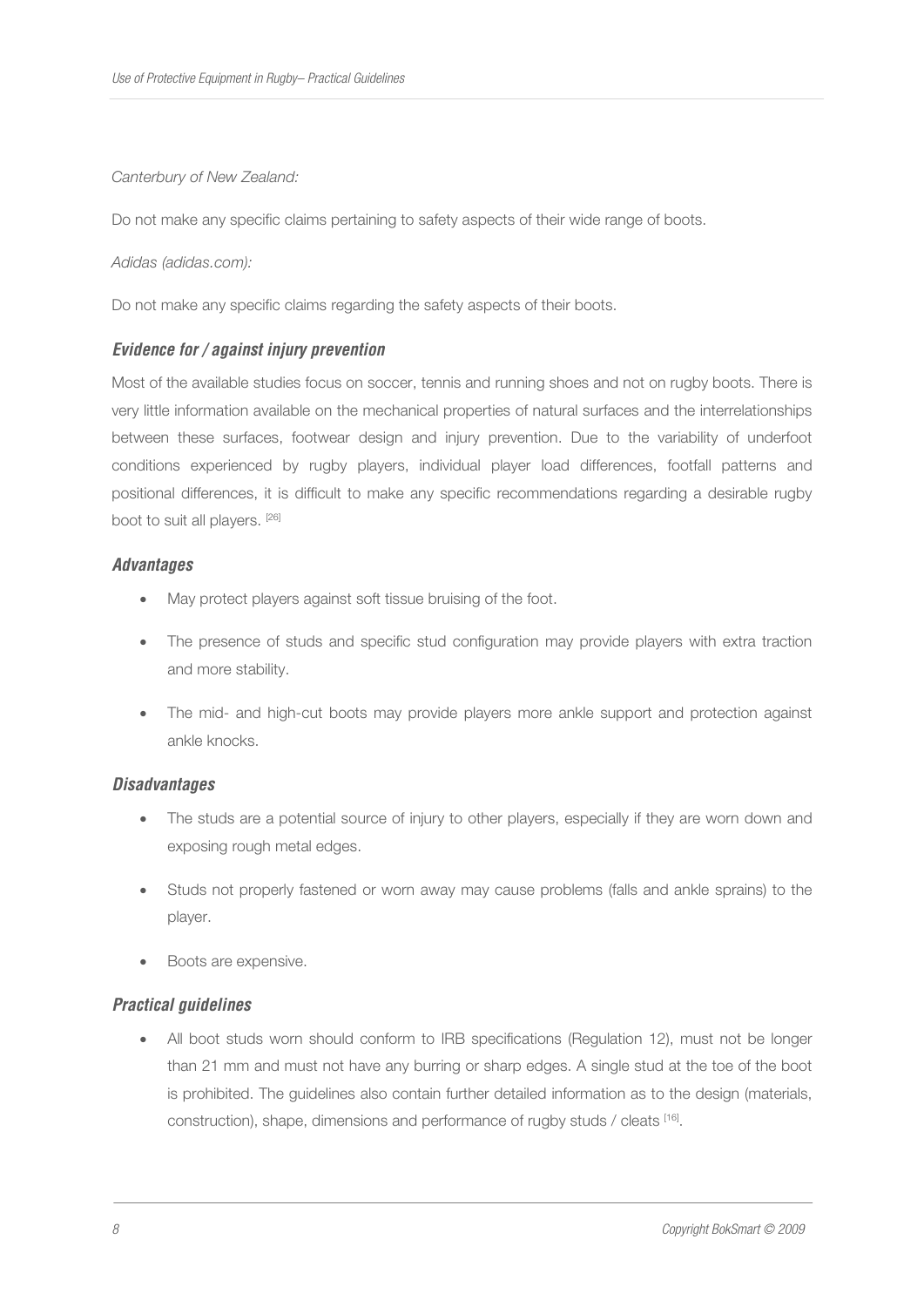- Boots should always be worn during both training and matches.
- Boots should fit well and be replaced if too small / large or damaged (torn) in any way.
- If possible, boots should be bought with two sets of studs, one long and one short. Long studs will be used for additional grip in soft underfoot and wet conditions and the shorter studs will be used for harder, drier playing surfaces.
- Players must ensure they have a spare set of laces and studs available.
- Boots should be dried if wet (no direct heat) and polished to preserve the leather.
- If inner soles are removable, these should be frequently washed with a gentle soap to ensure good hygiene.

#### **Suppliers and equipment available**

#### *Gilbert Rugby:*

Have a wide variety of models available, such as low cut, mid and high cut boots. Some boots are specifically designated as "junior boots". Two new models were introduced in 2007: Vision Back and Vanguard Forward. The company also produces and sells accessories such as laces, wondertape, aluminium studs and aluminium tipped studs.

#### *Canterbury of New Zealand:*

Have a wide variety of boots available. Boots are advertised according to the player profile, such as for the "faster player requiring excellent fit" and with a slim foot type, for the bigger player with a medium foot width and volume, heavier player with a wider and deeper foot type, etc. Design features are specified: internal non-stretch panel support system, TPR heel counter, hydrophobic mesh lining etc.

#### *Adidas:*

 Have four different boots available. Product information is available on website (www.adidas.com) for each boot. Different studs are also available (Tunit studs).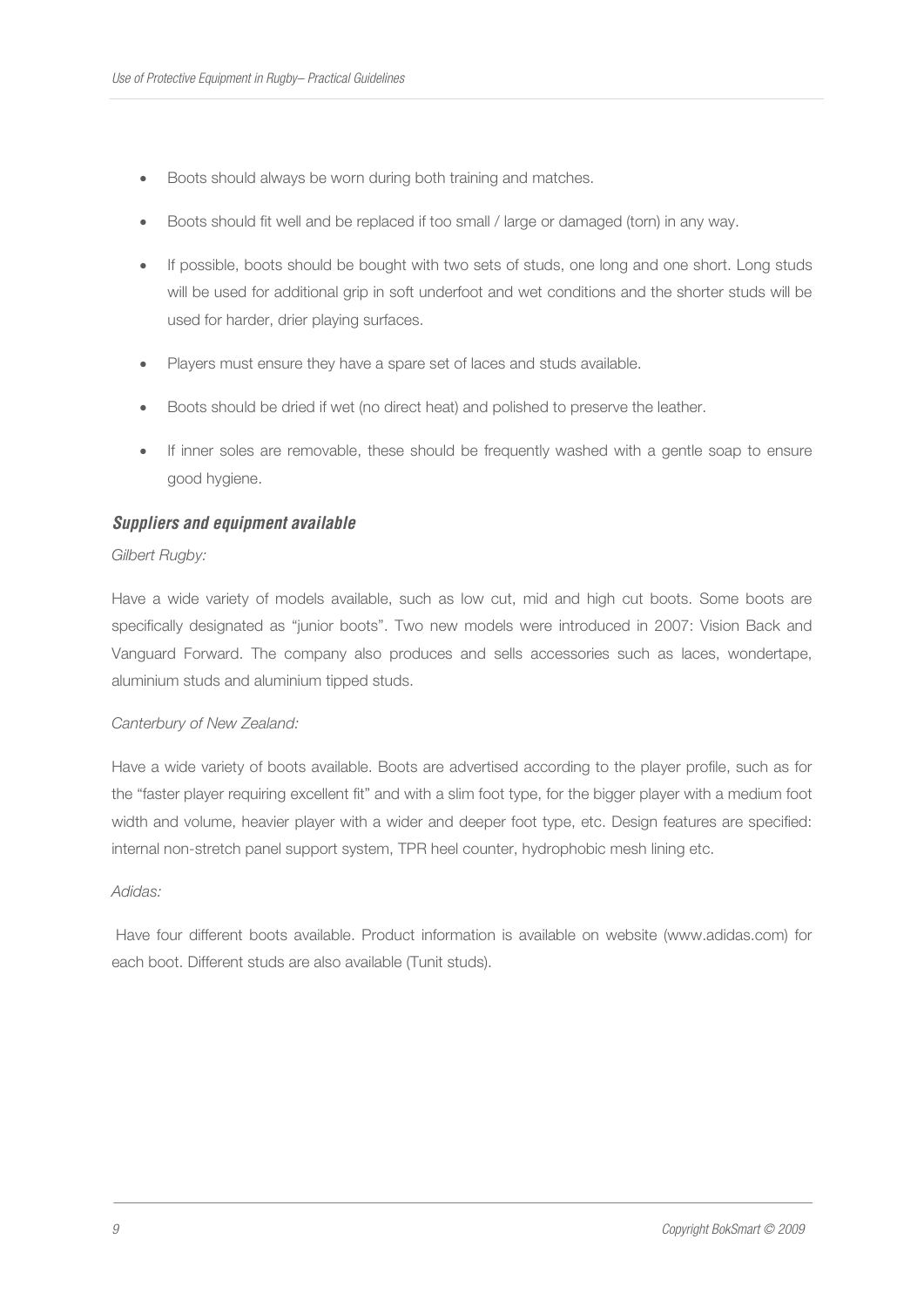# **COMPRESSION GARMENTS**

#### **Claims**

#### *Canterbury of New Zealand:*

Advertise that their garments have a "Canterbury Body Temperature Control System" that is guaranteed to keep the player cool or warm depending on the conditions. The garments have an inbuilt "moisture transport system", are skin-tight and prevent excessive muscle oscillation, which can waste energy. The compression system is designed to protect the muscles and reduce the buildup of lactic acid.

#### *Peak Performance Fitness (Rockets Compression Garments):*

State that their garments are exclusively designed to improve performance by speeding up recovery rate. Scientific studies are quoted to substantiate this statement (http://www.ppfitness.co.za/rr\_research.asp).

*Medac:* 

Products are manufactured with a special Breath-O-Prene® material that reduces moisture and perspiration. They are also Latex-free to reduce the risk of skin irritation.

The garments provide support, compression and pain relief and insulate specific body parts, e.g. groin, hamstring, quadriceps and lower back.

It has a two-way stretch, allowing for normal movement whilst giving maximal support.

## **Injury prevention**

Some studies [8, 22] found that fewer than 15 % of players wear protective wear other than mouth guards. Most of the studies done on compression garments indicate that this type of garment may in actual fact be useful in injury reduction, with regard to sprains and strains, and prevent the recurrence of hamstring injuries [3, 9, 23, 32]. Impact forces may be reduced, skin temperature increased and muscle oscillation decreased.<sup>[9]</sup>

#### **Advantages**

- May be useful in injury reduction, with regard to sprains and strains and recurrence of hamstring injuries.
- Warms up muscles quicker and keeps the muscles warm.
- May affect performance parameters positively.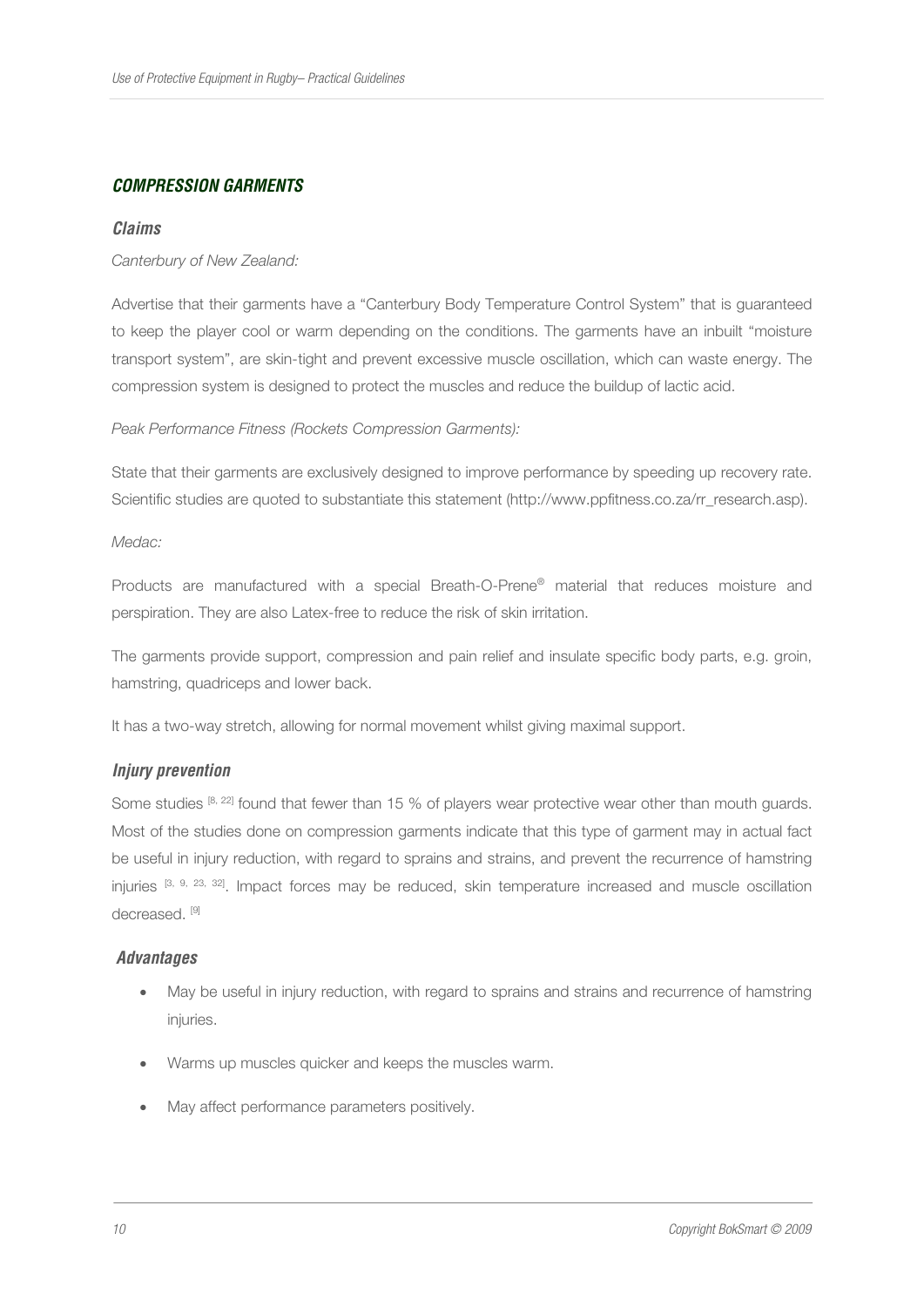# **Disadvantages**

- May affect performance parameters negatively on less well-conditioned players and if incorrectly fitted.
- Fairly expensive.

## **Practical guidelines**

- Garments should be properly fitted.
- Torn garments should be replaced.
- Garments should not be exposed to high temperatures (ironed) or tumble dried.
- Garments should be washed in cool or lukewarm water and properly rinsed.
- Must be worn under other sport clothes.

## **Suppliers and equipment available**

*Gilbert Rugby:* 

Have a wide variety of different models and sizes available.

*Canterbury of New Zealand:* 

Have a wide variety of different models and sizes available.

*Peak Performance Fitness (Rockets) (www.ppfitness.co.za):* 

Have one model (RCG) long leggings and top available.

*Medac:* 

Have one model (Thermal Thigh/Hamstring Support Shorts) currently available.

## **STRAPPING AND TAPING**

#### **Claims**

*Leuko:* 

The various tape products provide even compression, support and consistent control to maintain stability in injured joints or ligaments. Strapping plays an important role in supporting muscles, especially during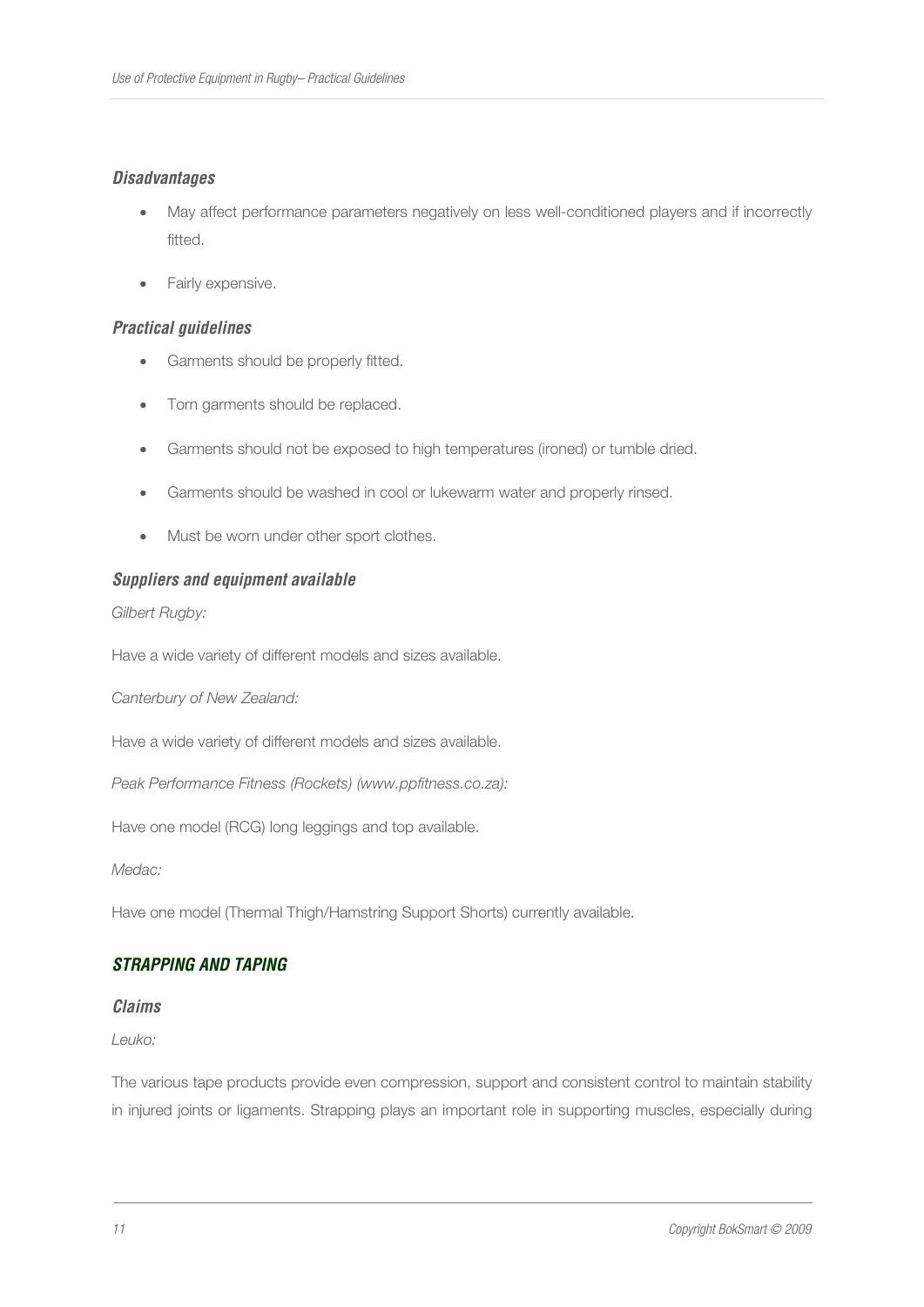aggressive sports activities. It also prevents excessive joint movement, which may cause injuries, such as ankle sprains.

#### *LP support:*

Wraps gives heavy-duty support to joints. The elastic and transverse nylon fibres provide extra strength with a loop for controlled compression.

# **Evidence for / against injury prevention**

The areas generally taped are the ankle, knee and hand, and mostly to protect a current or recent injury. A study found that taping of various joints comprised about 24 % of player-weeks over the course of a season [22]. One study found no difference in the incidence of ankle sprains between two groups using either braces or taping [25]. In order for an external device to be effective in supporting a ligament, it should exceed the strength of that particular ligament. As such, taping has a limited effectiveness and its effect may be more psychological in nature. Taping deteriorates rapidly due to the loss of custom fit because of the vigorous movement experienced, while sweating may render taping useless within a few minutes [12]. Support from taping is reduced by 30 – 50 % after 10 minutes of exercise and by 57 % after 30 minutes of exercise [29].

## **Advantages**

May protect a current or recent injury.

The tape can be moulded to fit a particular area that a brace may not be able to cover.

## **Disadvantages**

- Taping is not effective in preventing injuries and if poorly or incorrectly applied may hamper rather than improve performance.
- The effectiveness of taping deteriorates within a few minutes due to excessive movement and moisture (sweating).
- It is time consuming to tape joints, especially in a team sport where one person may have to tape several players – braces are quicker to fit.
- Taping is expensive and cannot be re-used.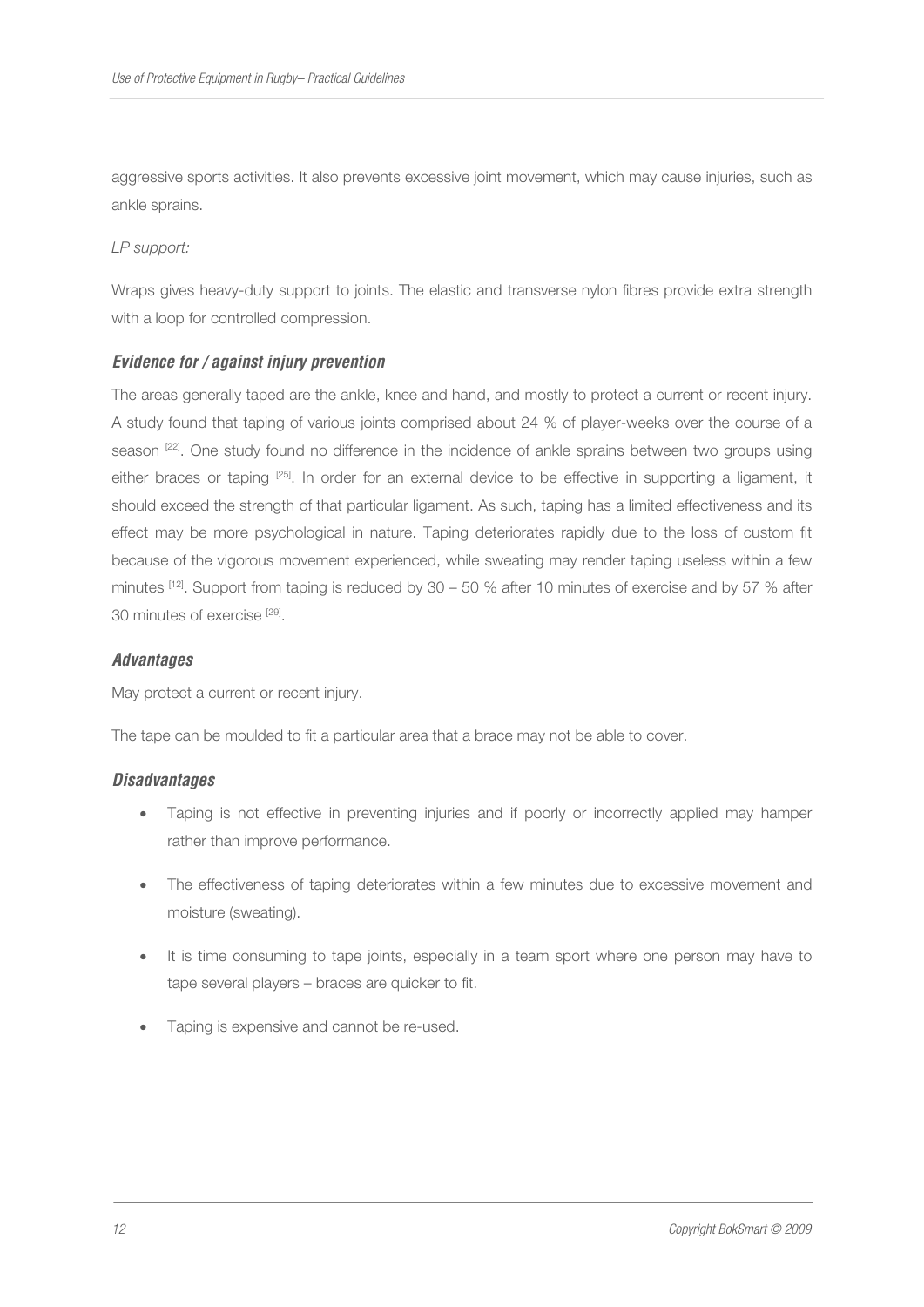# **Practical guidelines**

- An untrained person should not apply taping Do not tape prior to having the injury assessed professionally.
- Ensure the player receives proper rehabilitation instead of just strapping as a matter of course.
- Do not strap in the presence of poor blood circulation. Check circulation frequently.
- Check for abnormal skin reactions (allergies) such as burning or itching. If present remove taping immediately.
- Shave the area to be strapped (preferably 8 hours before),
- Clean and dry the area prior to strapping
- Do not strap over open wounds.

# **Suppliers and equipment available**

*Leuko:* 

Have a comprehensive range of strong adhesive support bandaging, adhesive non-stretch strapping bandage, aggressively adhesive rigid tape and strong non-adhesive support bandaging.

*LP support:* 

Have a range of protective wrist and ankle wraps.

*Elastoplast:* 

Have a wide range of different adhesive tapes and strapping.

## **BRACES**

## **Claims**

## *LP support braces:*

The support brace provides added stability to prevent displacement of joints and minimises chances of future injuries. It retains body heat to warm the joint and increases blood circulation. Helps relieve pain from tendonitis and arthritis.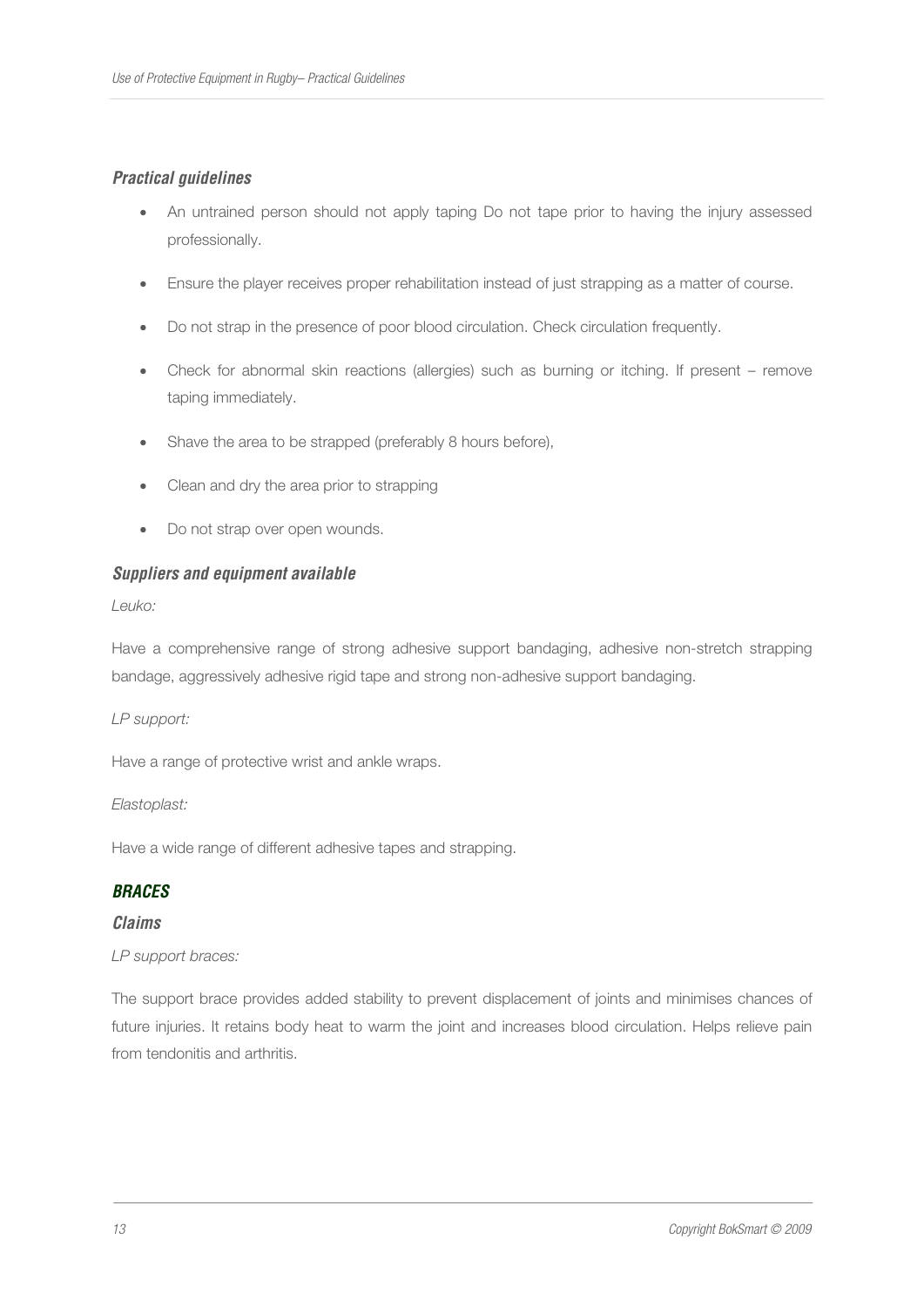## *Medac:*

Provides maximum support in body contact sports.

May be used as protection after injury and prophylaxis in sport.

# **Evidence for / against injury prevention**

The effectiveness of braces depends on the type of material used, the players' joint stability and previous injury history  $[15]$ . Studies have indicated that off-the-shelf braces have the ability to provide up to  $20 - 30$ % more resistance to lateral blows to the knee, with custom-fitted braces providing even better protection [27]. However, another study also indicated that braces may affect some performance parameters adversely, depending on the type of brace and the experience and strength of the individual player <sup>[1]</sup>. Bracing seems to be used more as a means of protecting current and recent injuries and less as a means of preventing injuries.

#### **Advantages**

- It is a cost- and time-effective method of providing support to ligaments and joints.
- May provide a degree of protection to lateral blows to the knee.
- Quick and easy to put on.
- Fairly comfortable to wear.

#### **Disadvantages**

May adversely affect some performance parameters, especially in more inexperienced and less well-conditioned players.

## **Practical guidelines**

- Only braces that conform to the guidelines as set out by the IRB (Regulation 12) may be worn.
- Should be well fitted and worn in preference to taping if allowed.
- Should be worn during both practice sessions and match play.
- Players with a history of ankle or joint instability should undergo proprioception and appropriate strength training in addition to wearing the brace.
- Instructions on the fitting (sizing) and care of braces appear on the manufacturer's products.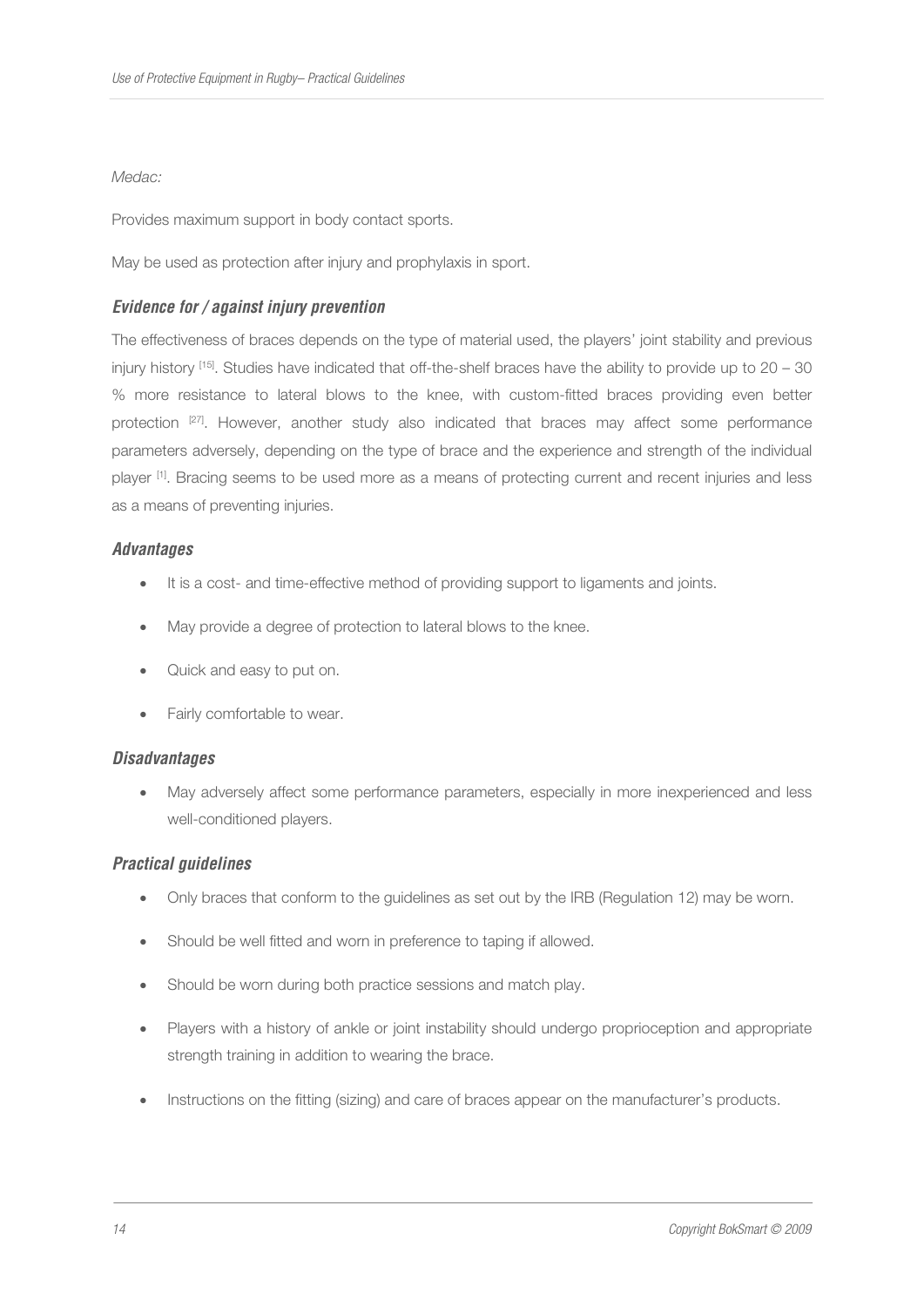## **Suppliers and equipment available**

*LP support:* 

- Mostly made of neoprene. Instructions regarding care sizing are on the box. Different sizes available.
- Have different models for knees: closed patella, open patella, hinged knee support.
- Have different models for ankles: plain, plain with Velcro.
- Have wrist wraps and support-only models for wrists.
- Elbow support neoprene braces also available.

#### *Nike:*

Have a range of knee, elbow and ankle sleeves available. No instructions on the box regarding fitting or care.

#### *Dischem Sportmate:*

Have their own branded range of elbow, knee and ankle support braces available.

#### *Medac:*

Have a wide range of braces available for knees (closed patella, patella/cartilage knee brace and hinged knee braces).

Also have ankle and calf/shin padded sleeves available in a variety of sizes.

Have elbow sleeves, wrist locks and thumb/wrist locks available.

## **AUTHORS' BIOGRAPHY**

Dr Miriam Sinclair holds a Ph.D in Exercise Science from the University of Cape Town, and has performed extensive research on provincial rugby players as part of her Ph.D. She is also an international Powerlifter and the Project Manager of selected Clinical Trials at the University of Cape Town.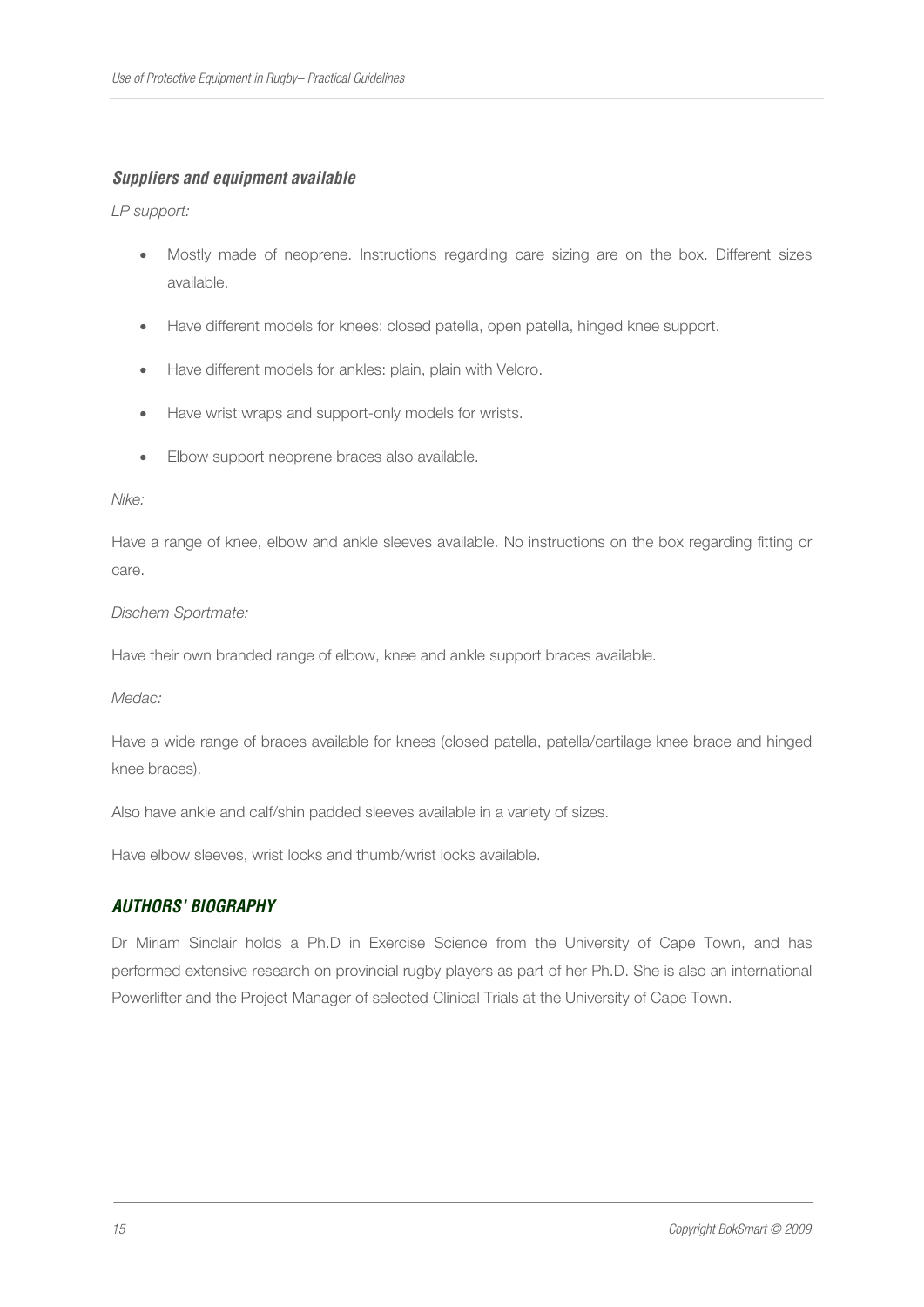## **REFERENCES**

- 1. ALBRIGHT, J.P., SATERBAK, A. and STOKES, J. Use of knee braces in sport. Current recommendations. Sports Med. Nov; 20 (5): 281 – 301. 1995.
- 2. AMERICAN SOCIETY FOR TESTING AND MATERIALS. Standard practice for care and use of mouth guards (F697 – 80) Reapproved 1992. Philadelphia (PA): American Society for testing and materials. 1992.
- 3. BERNHARDT, T. and ANDERSON, G.S. Influence of moderate prophylactic compression on sport performance. J Strength Cond Res. May; 19 (2): 292 – 297. 2005.
- 4. BUREAU OF HEALTH EDUCATION AND AUDIOVISUAL SERVICES. Mouth protectors and sports team dentists. J Am Dent Assoc. 109: 84 – 87. 1984.
- 5. CANTERBURY OF NEW ZEALAND. BaseLayer Performance. Available at: http://www. Canterburynz.com/site/static/m\_page\_baselayer.htm. Accessed May 19, 2008.
- 6. CHALMERS, D.J. Mouthguards. Protection for the Mouth in Rugby Union. Sports Med. May; 25 (5): 339 - 349. 1998.
- 7. CHAPMAN, P.J. Prevention of orofacial sporting injuries in children and young adolescents. Aust J Sci Med Sport. 18 (2): 3 – 6. 1986.
- 8. COMSTOCK, R.D., FIELDS, S. K. and KNOX, C.L. Protective equipment use among female rugby players. Clin J Sport Med. Jul; 15 (4): 241 – 245. 2005.
- 9. DOAN, B.K., KWON, Y.H., NEWTON, R.U., SHIM, J., POPPER, E.M., ROGERS, R.A., BOLT, L.R., ROBERTSON, M. and KRAEMER, W.J. Evaluation of a lower-body compression garment. J Sports Sci. Aug; 21 (8): 601 – 610. 2003.
- 10. FINCH, C., BRAHAM, R., McINTOSH, A., McCRORY, P. and WOLFE, R. Should football players wear custom fitted mouthguards? Results from a group randomized controlled trial. Inj Prev. Aug; 11 (4): 242 – 246. 2005.
- 11. FINCH, C.F., McINTOSH, A.S. and McCRORY, P. What do under 15 year old schoolboy rugby union players think about protective head-gear? Br J Sports Med. Apr; 35 (2): 89 – 94. 2001.
- 12. GERRARD, D.F. External knee support in rugby union. Effectiveness of bracing and taping. Sports Med. May; 25 (5): 313 – 317. 1998.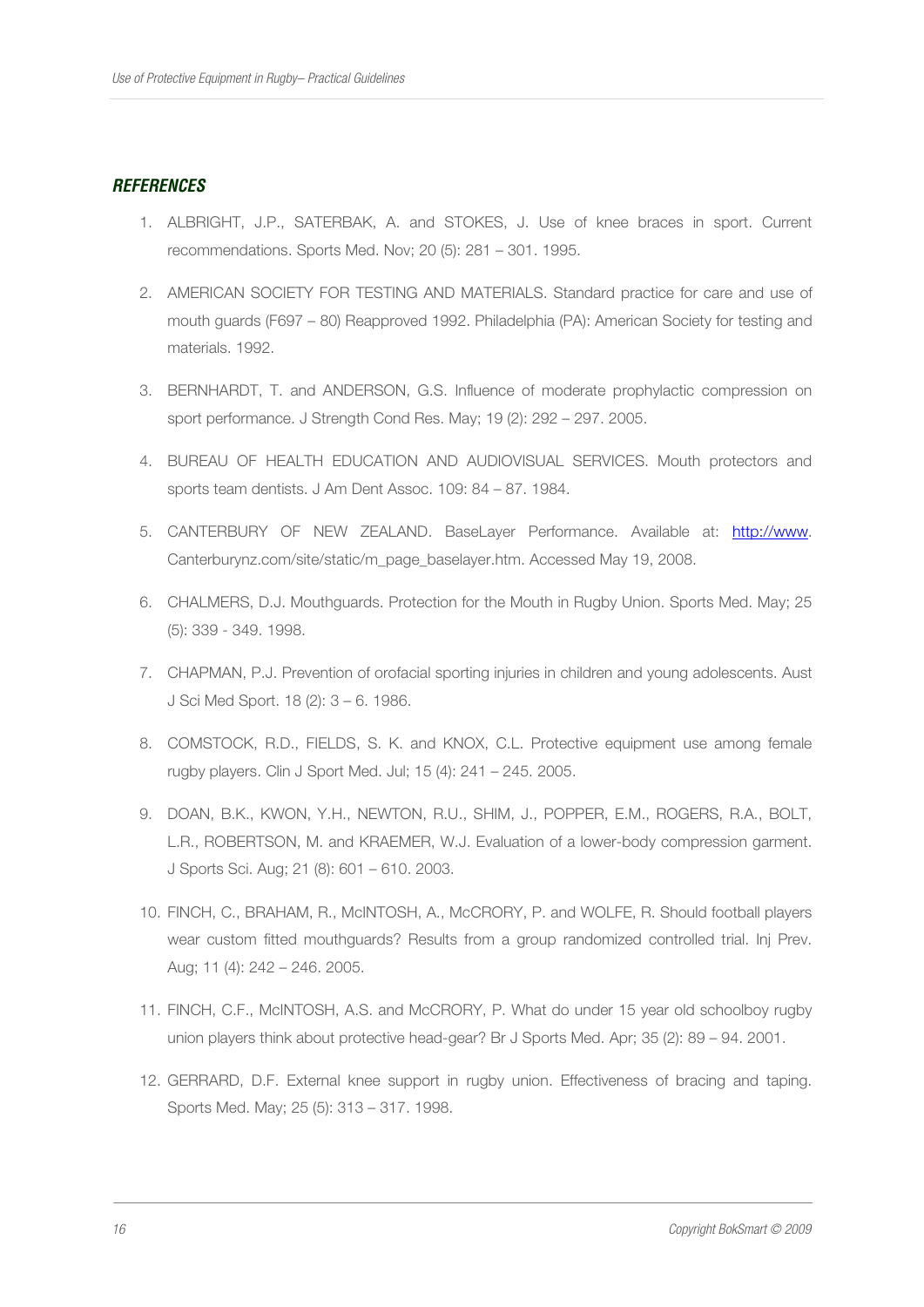- 13. GERRARD, D.F. The use of padding in rugby union. An overview. Sports Med. May; 25 (5): 329 – 332. 1998.
- 14. GILBERT RUGBY. Protection. Available at http://www.gilbertrugby.com. Accessed May 12, 2008.
- 15. HUME, P.A. and GERRARD, D.F. Effectiveness of external ankle support. Bracing and taping in rugby union. Sports Med. May; 25 (5): 285 – 312. 1998.
- 16. INTERNATIONAL RUGBY BOARD (IRB). Laws of the game of rugby football. London: IRB, 2007. Available at http://www.irb.com/lawregulations/index.html. Accessed May 19, 2008.
- 17. JAGGER, R.J. and MILWARD, P.J. The bimaxillary mouthguard. Br Dent J. 178 (1): 31 32. 1995.
- 18. JENNINGS, D.C. Injuries sustained by users and non-users of gum shields in local rugby union. Br J Sports Med. 24 (3): 159 – 165. 1990.
- 19. JONES, S.J., LYONS, R.A., EVANS, R., NEWCOMBE, R.G., NASH, P., McCABE, M. and PALMER, S.R. Effectiveness of rugby head-gear in preventing soft tissue injuries to the head: a case-control and video cohort study. Br J Sports Med. Apr; 38 (2): 159 – 162. 2004.
- 20. KAHANOV, L., DUSA, M.J., WILKINSON, S. and ROBERTS, J. Self-reported head-gear use and concussions among collegiate men's rugby union players. Res Sports Med. Apr – Jun; 13 (2): 77 – 89. 2005.
- 21. KNAPIK, J.J., MARSHALL, S.W., LEE, R.B., DARAKJY, S.S., JONES, S.B. MITCHENER, T.A., DELACRUZ, G.G. and JONES, B.H. Mouthguards in sport activities: history, physical properties and injury prevention effectiveness. Sports Med. 37 (2): 117 – 144. 2007.
- 22. MARSHALL, S.W., WALLER, A.E., LOOMIS, D.P., FEEHAN, M., CHALMERS, D.J., BIRD, Y.N. and QUARRIE, K.L. Use of protective equipment in a cohort of rugby players. Med Sci Sports Exerc. Dec; 33 (12): 2131 – 2138. 2001.
- 23. MARSHALL, S.W., LOOMIS,, D.P., WALLER, A.E., CHALMERS, D.J., BIRD, Y.N., QUARRIE, K.L. and FEEHAN, M. Evaluation of protective equipment for prevention of injuries in rugby union. Int J Epidemiol. Feb; 34 (1): 119 – 120. 2005.
- 24. McINTOSH, A.S., McCRORY, P., FINCH, C.F. and WOLFE, R. Head, face and neck injury in youth rugby: incidence and risk factors. Br J Sports Med. Apr 2; 2008. [Epub ahead of print].